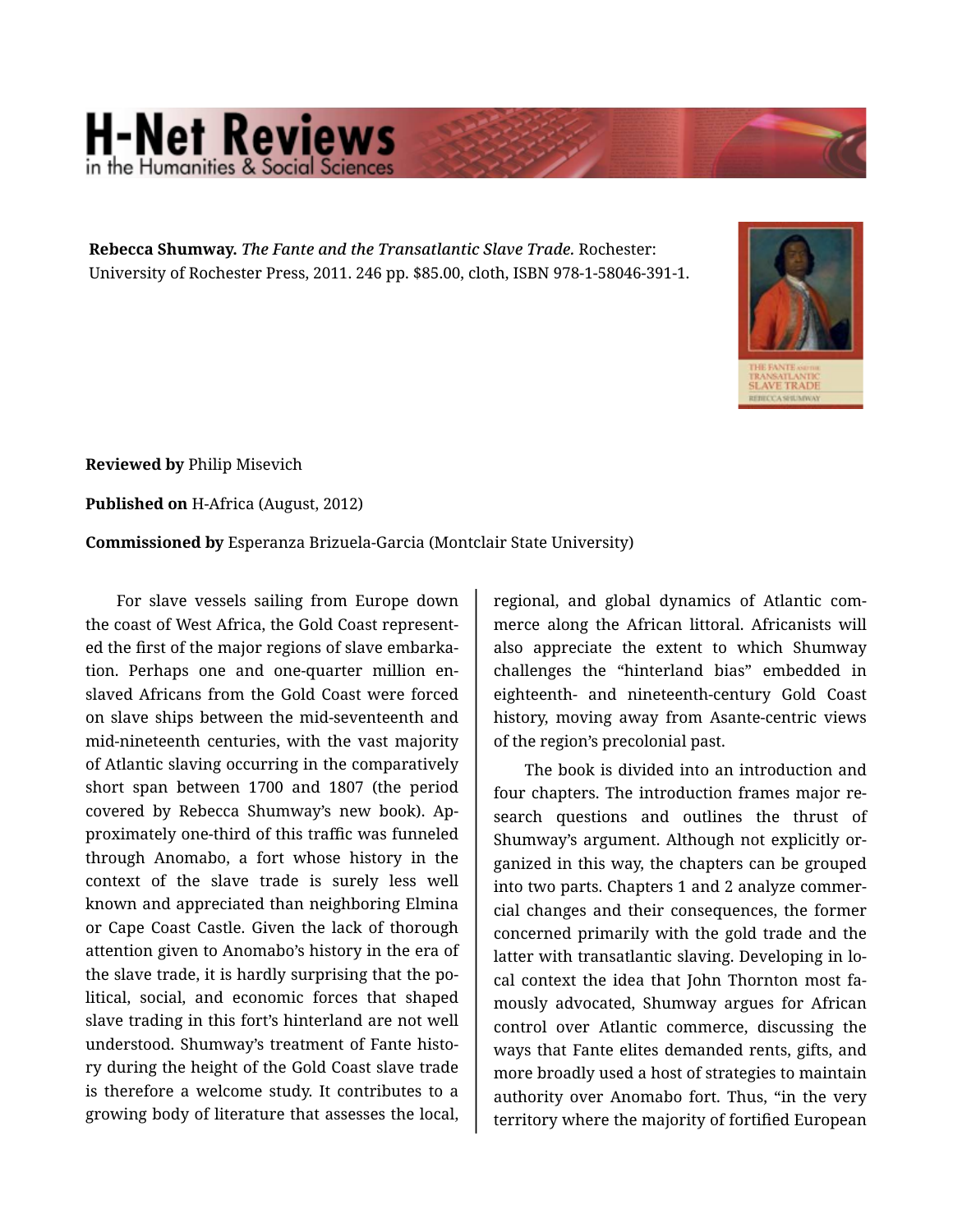castles were built, giving the appearance of Euro‐ pean control, the Africans residing under those structures were actually exercising greater con‐ trol over trade than was typical for coastal West Africa in this period" (p. 42). What facilitated such control, according to Shumway, was in part the sustained significance of gold in early Afro-Euro‐ pean trade. By the time Fante elites began transi‐ tioning to slave dealing in earnest in the 1690s, they had some two centuries of experience devel‐ oping skills and techniques of Atlantic trade un‐ der conditions quite different from the violence associated with slaving--skills that people in Fan‐ teland exploited in later commercial dealings to maintain the upper hand in their dealings with Europeans. This is an interesting argument, though given the more recent trend in the litera‐ ture that highlights African control over Atlantic commerce across West Africa it is fair to wonder whether the significance of this point is overstated. Chapter 2 focuses directly on the slave trade in the central Gold Coast and its hinterland. While recognizing the general destruction and violence that the slave trade caused across the region, Shumway notes that by the 1730s, captives were drawn from deeper in the hinterland, well be‐ yond Fanteland. As gatekeepers of commerce be‐ tween Europeans and the inland areas of slave capture, new Fante elites such as Eno Baisie Kurentsi (John Currantee) capitalized on the eco‐ nomic opportunities that the trade provided. The narrative thus privileges African strength and commercial creativity, even at the height of the Gold Coast slave trade.

Chapters 3 and 4 deal broadly with internal changes that occurred in the context of the nine‐ teenth-century slave trade, and it is in here that Shumway's work makes its most substantial con‐ tributions. The Fante, like most communities in the Gold Coast, faced intense pressures from the expanding Asante Kingdom in the eighteenth and early nineteenth centuries. Yet Fanteland repelled Asante Kingdom advances until 1807, successfully defending itself even as its seemingly more pow‐

erful neighbors fell to Asante aggression. How did Fanteland maintain its autonomy for so long? Po‐ litically speaking (a story told in chapter 3), Fante‐ land elites formed what Shumway labels the Coastal Coalition, a constellation of new political, religious, and especially military leaders who al‐ lied with each other to provide protection in the face of Asante expansion. The interesting aspect of this coalition is that it remained decentralized for the entire period that it operated. The nature of the relationships between particular leaders within the coalition was complex and contested, and Shumway analyzes these relationships in sig‐ nificant detail. In the process of developing mech‐ anisms that promoted political unity, leaders in Fanteland also created a common cultural foun‐ dation on which Fante identity itself was built. This process, which Shumway discusses in chap‐ ter 4, involved the establishment and spread of Fante language along with adaptations of two Fante institutions: Nananom Mpow (a religious shrine) and the *asafo* militia groups. These three factors combined to promote new layers of social cohesion beyond kin-based and other more local‐ ly oriented ties. Fante identity was thus a direct product of Asante military predations and also, in a sense, of the transatlantic slave trade itself.

One of the topics left unaddressed is whether slavery itself evolved in Fanteland during this tu‐ multuous century and if so, how. Readers are left with only brief glimpses into this issue. As elsewhere in Africa, elites accumulated slaves as a form of political capital to enhance their wealth and influence. But beyond framing slavery through this "wealth-in-people" paradigm, we learn little about the economic, political, and social strategies that owners and slaves used as they negotiated relationships with each other. How, for example, did the acceleration of Atlantic com‐ merce affect routines of agricultural production? Did slaves produce provisions for slave vessels? How did Fanteland elites define insiders and out‐ siders, distinguishing between potential depen‐ dents in need of long-term protection and those